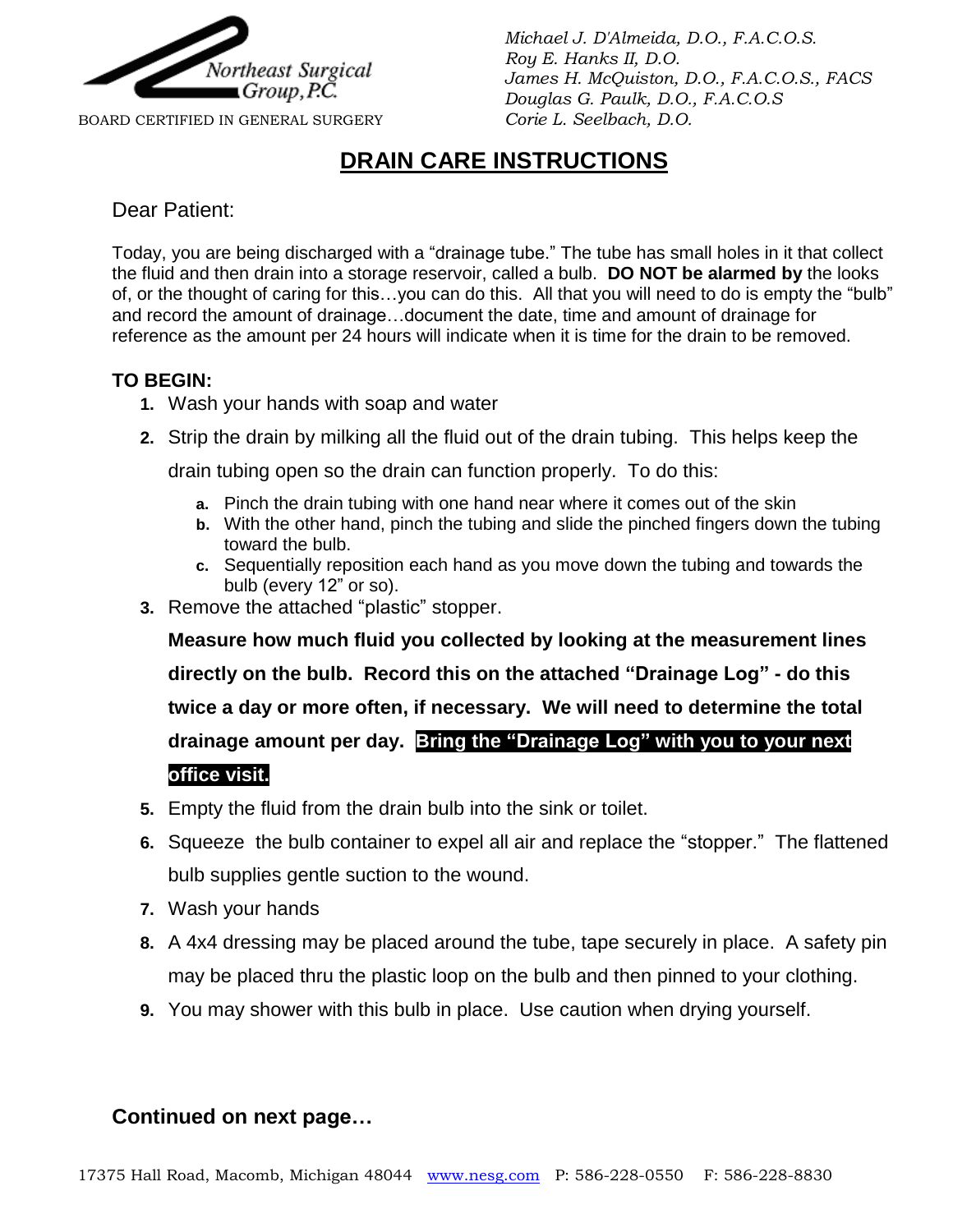

# **DRAIN CARE INSTRUCTIONS – continued…**

#### **When will the drain be removed?**

Your drain(s) will be removed when certain criteria is met. Your surgeon will make the determination when the output is appropriate, so the record keeping of the volume and color are very important.

### **What if I have concerns about my drain?**

Call the office with any concerns you may have. Be certain to call if:

- The fluid suddenly increases or decreases in volume
- The drain stops holding suction (the bulb does not stay flat after the plug is replaced)
- There is a clot in the tubing that you can not "milk" into the bulb
- The fluid is not bloody, clear red, clear pink, clear yellow/straw colored
- The fluid has a foul odor

If a problem or question should arise once you are at home, please call **586-228-0550**. One of our physicians is on call 24 hours a day. We will get back to you as soon as possible. We are happy to answer any questions you may have.